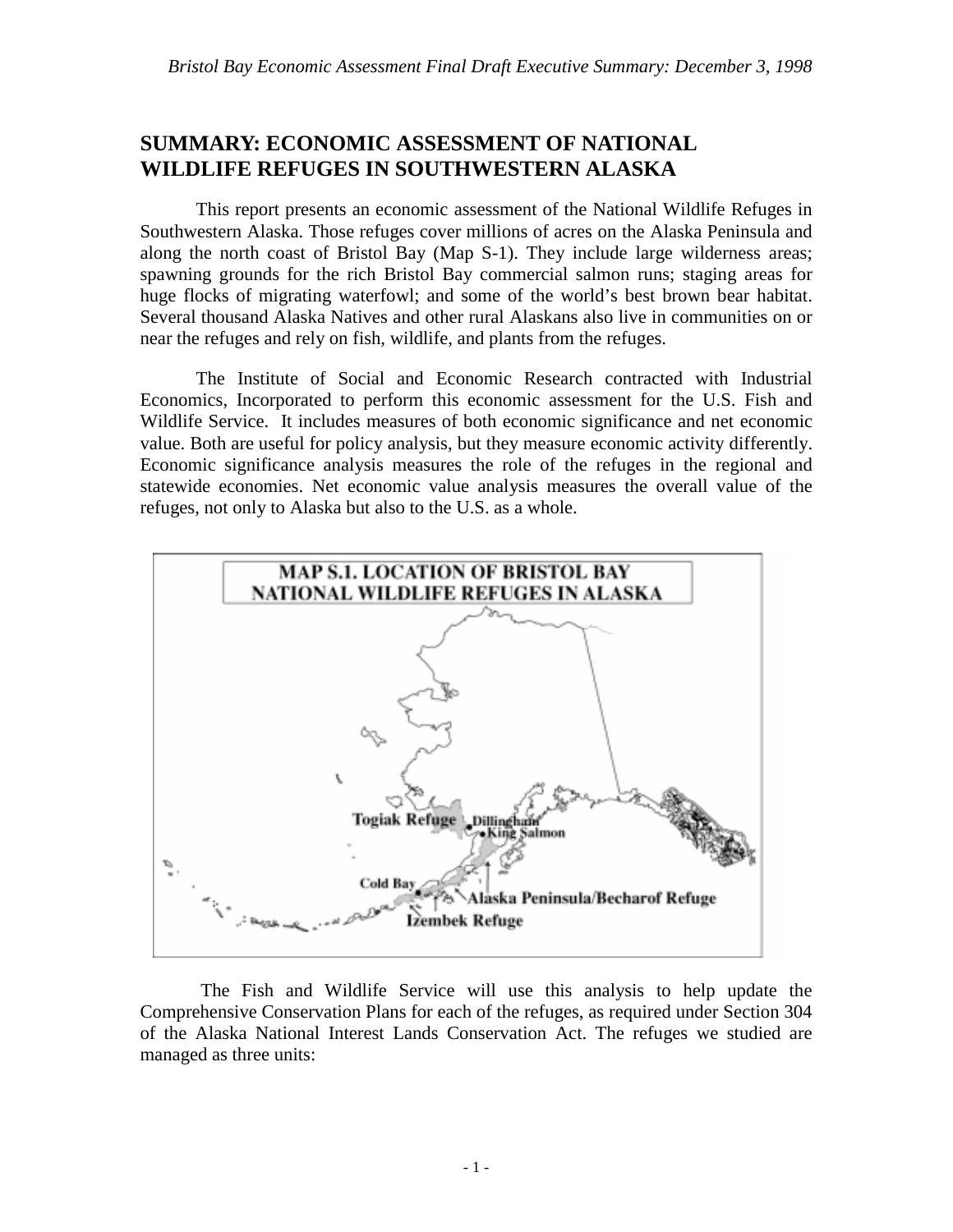**Alaska Peninsula/ Becharof National Wildlife Refuge Complex** consisting of the Becharof National Wildlife Refuge and the Ugashik and Chignik units of the Alaska Peninsula National Wildlife Refuge.

**Izembek National Wildlife Refuge**—consisting of Izembek National Wildlife Refuge, the Pavlov and North Creek units of the Alaska Peninsula National Wildlife Refuge, and Unimak Island of the Alaska Maritime National Wildlife Refuge

**Togiak National Wildlife Refuge**—consisting of Togiak National Wildlife Refuge

### **Economic Significance of the Refuges**

*Economic significance analysis tells us how many jobs and how much personal income are generated in Alaska by all the expenditures associated with the refuges.* Expenditures include those for managing the refuges; those made by refuge visitors; and those for commercial and subsistence harvest or other use of refuge resources. The economy of the Bristol Bay Region- Bristol Bay Borough, Lake and Peninsula Borough, Aleutians East Borough, and the Dillingham Census Area- is dominated by commercial fishing, but the jobs and income resulting from refuge activities are important to the regional economy as well as the statewide economy

*The Bristol Bay national wildlife refuges generated approximately 3,200 jobs and \$127 million in personal income in Alaska in 1997 (Exhibit S-1).* Those are jobs generated both directly and indirectly by refuge activities, and income generated throughout the state, both within the Bristol Bay region and elsewhere in Alaska. The economic significance of the refuges will vary from year to year with many factors, including weather, hunting and fishing regulations and natural variations in resource stocks. Our estimates are for 1997 jobs and income.

| <b>EXHIBIT S.1. JOBS AND INCOME ATTRIBUTABLE TO THE</b><br><b>BRISTOL BAY NATIONAL WILDLIFE REFUGES</b> |                       |                                            |
|---------------------------------------------------------------------------------------------------------|-----------------------|--------------------------------------------|
|                                                                                                         | Jobs<br>(Annual Avg.) | Personal Income<br>(millions of 1997 $$$ ) |
| <b>All Refuges</b>                                                                                      | 3,225                 | \$126.8                                    |
| AP/Becharof                                                                                             | 2,173                 | 87.7                                       |
| <b>Izembek</b>                                                                                          | 491                   | 18.7                                       |
| Togiak                                                                                                  | 560                   | 20.4                                       |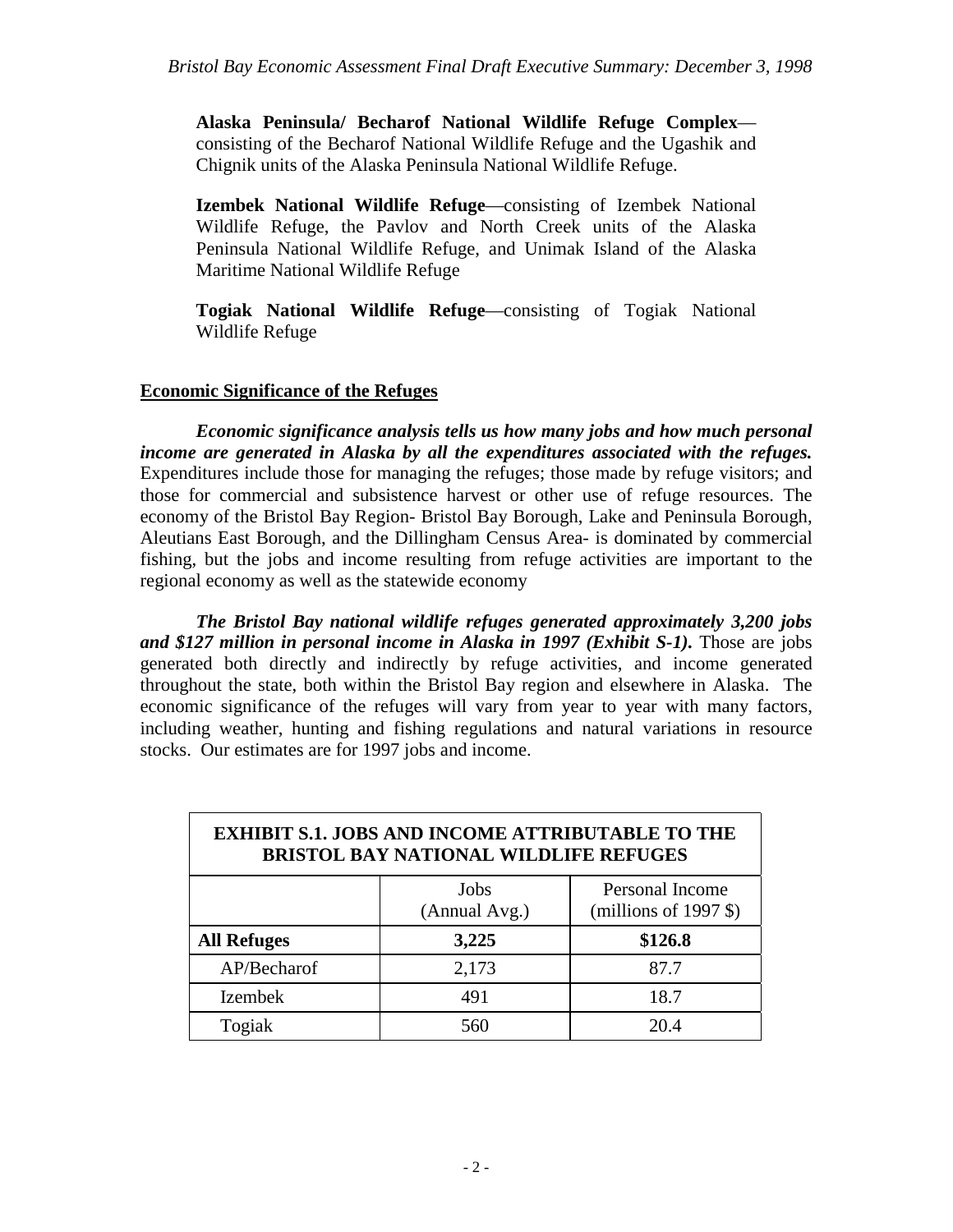*Two thirds of the jobs attributable to the refuges are located in the Bristol Bay region where they account for 27 percent of all local jobs*. The income associated with these jobs is more than the total household income of the region because of the large share of non-residents who work in the region but live elsewhere, particularly workers in the commercial fishing industry (Exhibit S-2).

*Commercial fishing is responsible for over 90 percent of the personal income associated with the Bristol Bay refuges (Exhibit S-3).* Commercial fishing also accounts for almost 90 percent of the jobs attributable to the refuges. The spawning grounds for part of the world-famous Bristol Bay red salmon fishery are on the Alaska Peninsula/Becharof refuge. That also explains why the Alaska Peninsula refuge generates by far the largest share of total jobs and income.

*Excluding commercial fishing, the study refuges generate approximately \$9.5 million in annual personal income and 362 jobs.* Sport fishing generates approximately 36 percent of that \$9.5 million and refuge management generates approximately 30 percent (Exhibit S-3). Subsistence activities produce approximately 20 percent of the income. (This is not the value of subsistence fish and game; it is the income produced when subsistence hunters and fishermen buy equipment or services to support their subsistence activities.) Sport hunting for big game and waterfowl creates another 10 percent of the \$9.5 million. Non-consumptive uses like hiking and mountain climbing create the remaining income.

*Excluding commercial fishing, the Togiak refuge contributes the most income—more than half of the \$9.5 million* (Exhibit S-4). The Togiak refuge includes several rivers with exceptional sport fishing opportunities, attracting anglers from throughout the world.

*Non-resident sport hunters and anglers are responsible for approximately 80 percent of the \$5.2 million in annual payroll generated by recreational activities on the refuges*. Alaskans from areas outside Bristol Bay generate the majority of the remainder, and local residents very little (their numbers are small and they do not spend much to visit the refuges).

*If subsistence hunting and fishing on the study refuges were paid wage work, subsistence activities would generate more than 750 jobs.* While subsistence activities generate few wage-paying jobs, these activities are extremely important to the economies of communities on and near the refuges. One way of estimating the economic importance of subsistence hunting and fishing is to look at how much time is devoted to subsistence activities, and convert that estimate to an equivalent number of jobs. The time spent in subsistence activities in the Togiak refuge is equivalent to approximately 473 jobs, in the Izembek refuge, approximately 123 jobs and Alaska Peninsula refuge, approximately 166 jobs.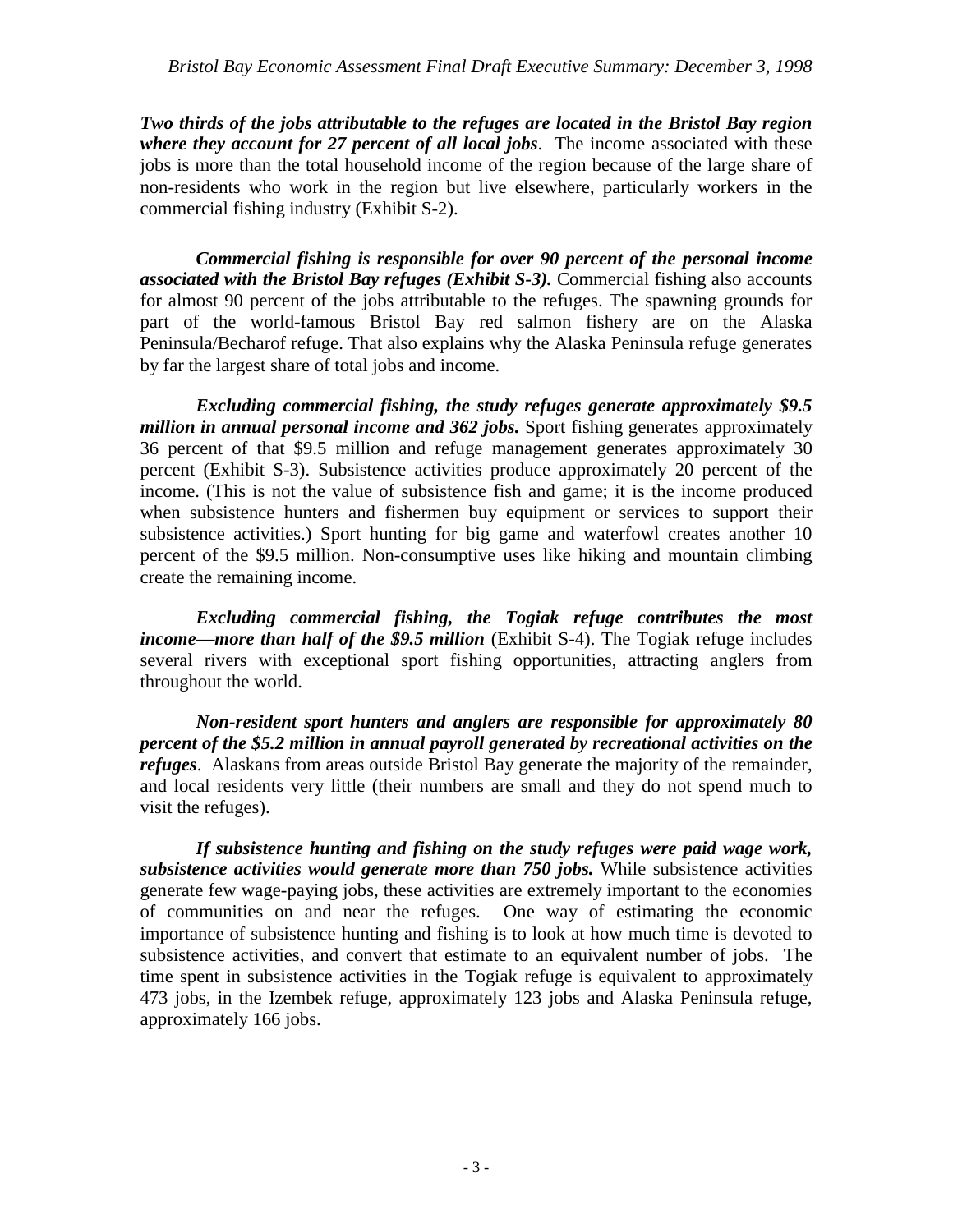

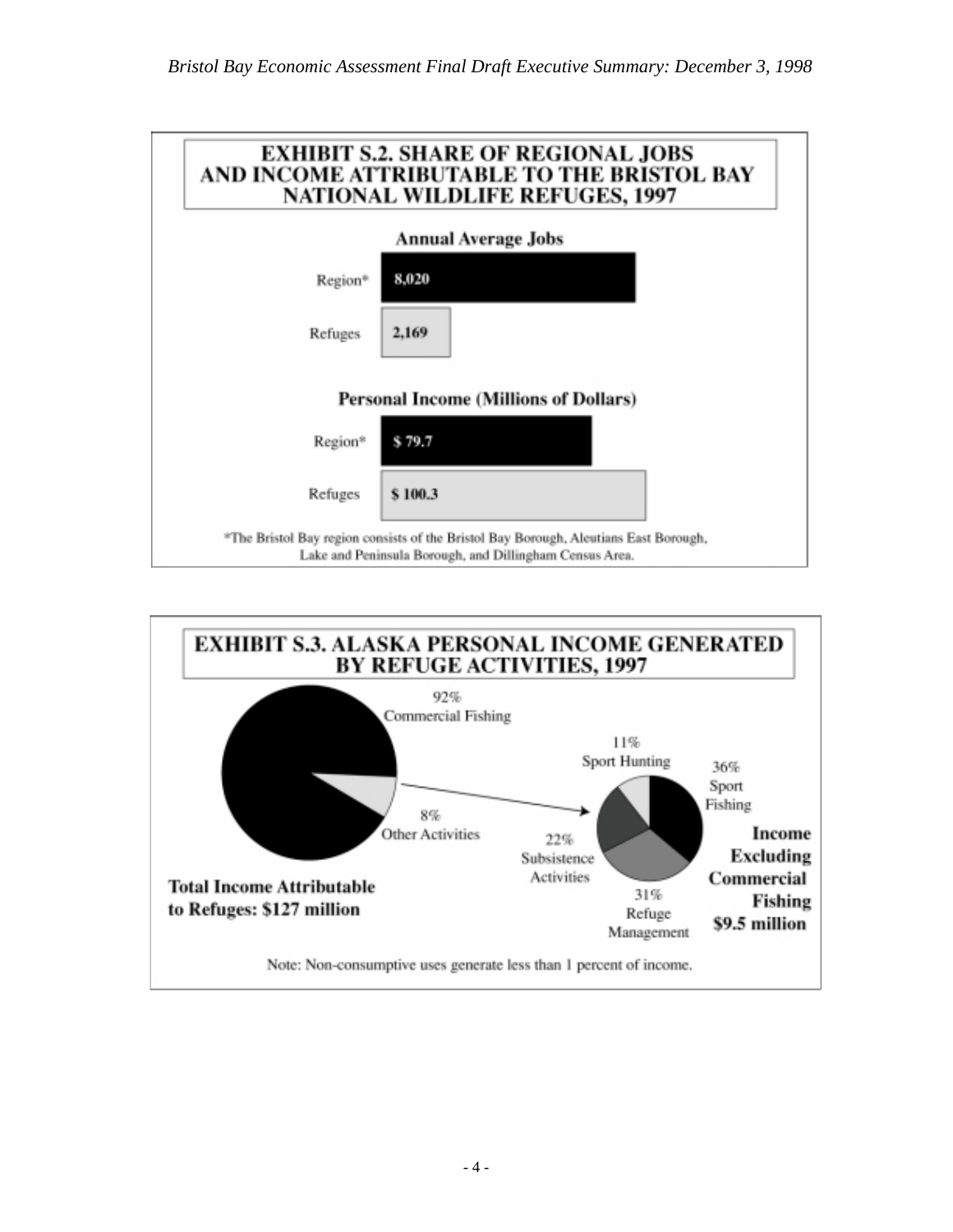

## **Net Economic Value of the Refuges**

*Net economic value analysis measures all the benefits of the refuges, less the costs of producing those benefits.* Some refuge benefits—like the salmon that commercial operations harvest—have market values. But much of what we value about wildlife refuges—their beauty, for instance—does not carry a price tag assigned by a market. Net economic value analysis assigns a dollar value to both the monetary and the non-monetary benefits of the refuges. It does so by estimating how much people are willing to pay for refuge benefits, over and above their actual out-of-pocket costs. This "willingness to pay" beyond actual costs is an estimate of the value people place on the refuges.

To estimate net economic value, we look at all the same refuge uses as we included when estimating economic significance. Because this method estimates a value for non-monetary benefits, we also consider what economists call "non-use" values—the value that Americans who may never visit place on the mere existence of the refuges, their areas of wilderness, and other aspects that are real but less tangible. As with economic significance, our estimates are for 1997 values.

*Most of the net economic value of the Bristol Bay refuges is not in their use but in their existence.* The estimated net economic value of all the refuge uses in 1997 is approximately \$82 million, while the non-use value is in the range of \$2.3 to \$4.6 billion. This huge disparity exists partly because the remoteness of the refuges, the expense of visiting them and the harsh weather during much of the year all limit refuge use. But a more important reason is that Americans as a whole place a high value on refuge lands in Alaska, whether they ever visit them or not. Alaska is still, in the minds of many Americans, the last part of the country with huge untouched areas and prime fish and wildlife habitat. As a result, the "existence value" of the Bristol Bay refuges is very high.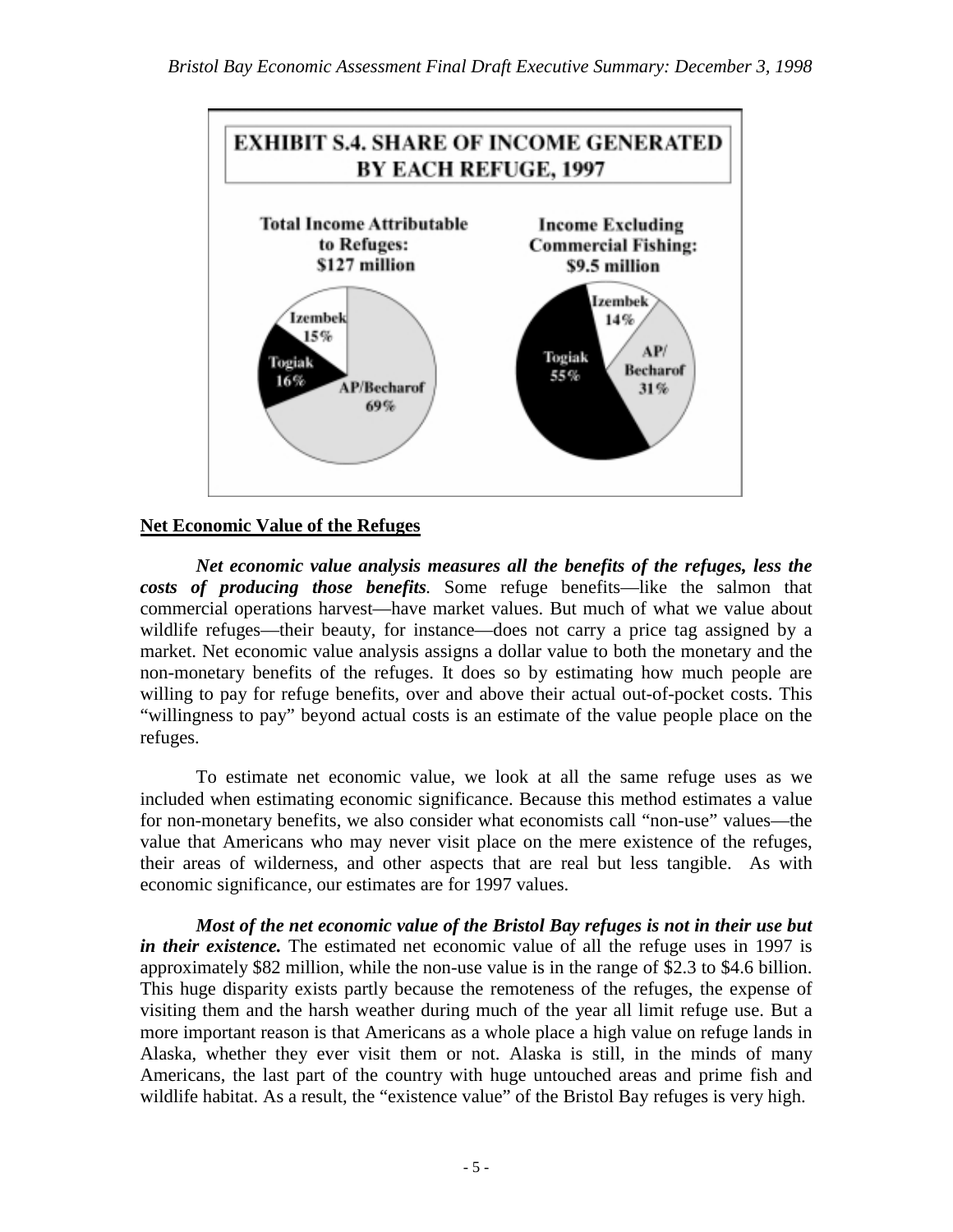*Of the \$82 million in net use value, approximately two-thirds is the value of subsistence activities (Exhibit S-5).* Alaskans, both Native and non-Native, report a high willingness to pay for the opportunity to engage in subsistence activities. Most of the remaining one-third is commercial fishing. Commercially harvested salmon have a substantial market value, but commercial fishermen have high boat, gear, and permit expenditures—costs that have to be deducted from market value to obtain an estimate of net value.

*More than half of the net use value is in the Togiak refuge, where subsistence activities have the greatest value.* Approximately 30 percent of the net use value is in the Alaska Peninsula/Becharof refuge, and the remaining 15 percent is in the Izembek refuge (Exhibit S-5).

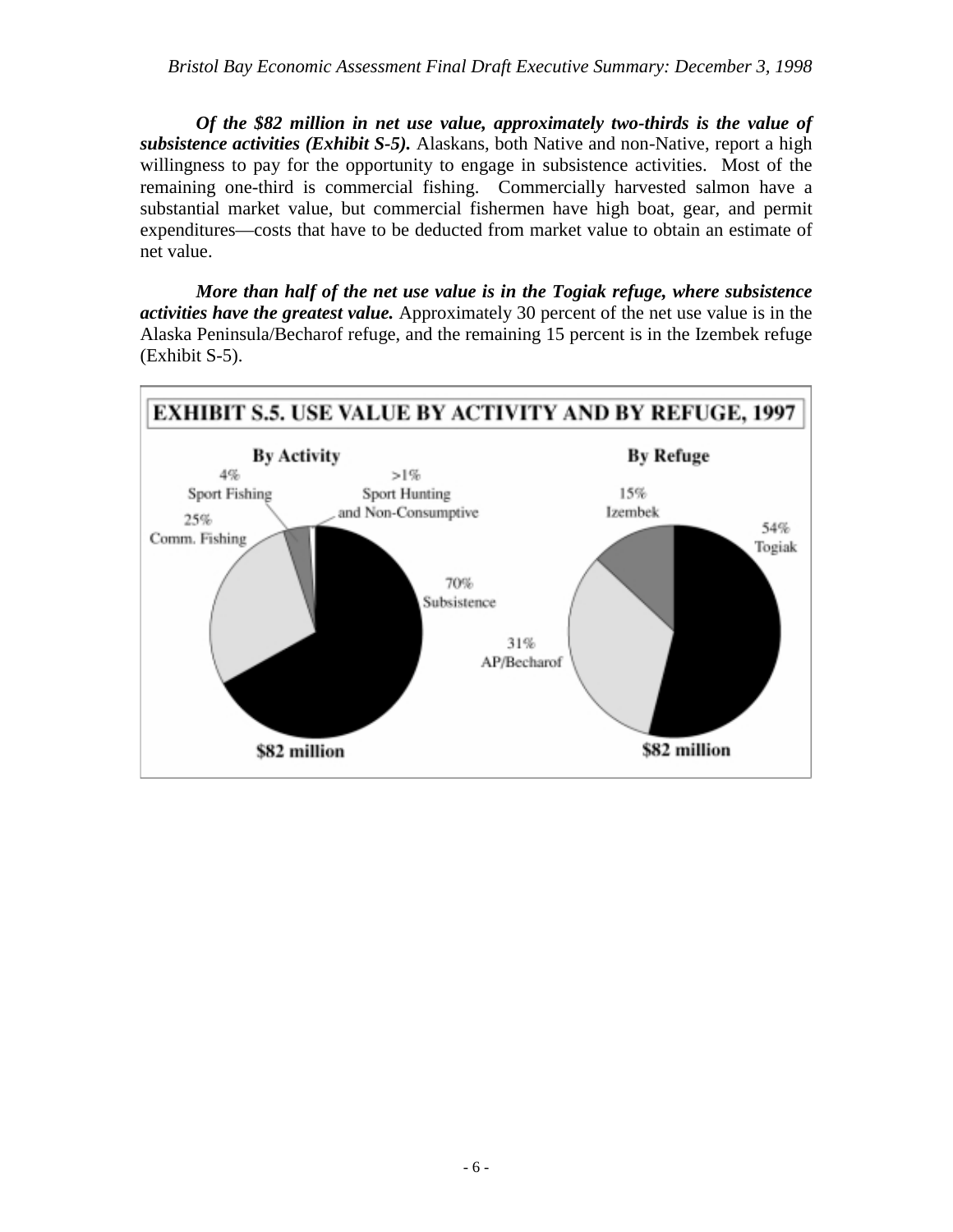#### **Assumptions**

To develop the economic assessment of the refuges in Southwestern Alaska, we collected information on use patterns, user expenditures, and estimates of willingness to pay from published sources as well as from refuge personnel. Often the best available sources of information were several years old or were not specific either to a refuge or even to the Bristol Bay region of Alaska. The absence of current site-specific information is due to its high collection cost given the remote location of these refuges and the small number of visitors they receive. Because of the unusual and often unique characteristics of these refuges, the use of non-specific data in the analysis creates a level of uncertainty in the results. Consequently these results should be interpreted as a general description of the economic significance and net economic value of the refuges rather than as a precise estimate for 1997.

The results of the economic significance analysis would be more precise if we could conduct a survey of expenditure patterns of recreational visitors, subsistence users, and fish harvesters. This survey would need to include information about residence and travel patterns as well as expenditures while at the refuges. The results of the net economic value analysis would be more precise if we could conduct three studies. The first would obtain site and resource-specific willingness to pay information from recreational visitors to the refuges, and distinguish between residents and non-residents. The second study would obtain information from non-visitors who might nonetheless have a willingness to pay for the existence of these refuges. The third would obtain information on the net economic value of subsistence activities on the refuges. Because these would all be costly studies, we must rely on less precise information sources for our results.

The primary refuge resources that give rise to economic activity and net economic value are fish and game, both of which typically move between the refuges and the adjacent lands. For example, salmon spawn in many of the streams and lakes on these refuges and then move to the open ocean for several years before returning again to fresh water at the end of their life cycle. Although most of these salmon are harvested commercially in the ocean or caught by sport or subsistence fishermen outside the refuge boundaries, this harvest would not be possible in the absence of the spawning beds and other habitat provided to the salmon on the refuges. Consequently some share of the economic activity associated with this harvest, as well as some share of the value of the harvest, is attributable to the refuges. However there is no simple way to make this allocation between refuge and non-refuge lands. We apply simple allocation rules to distinguish refuge and non-refuge activity and value, but we recognize that other rules could be used and would be appropriate for other analytical purposes.